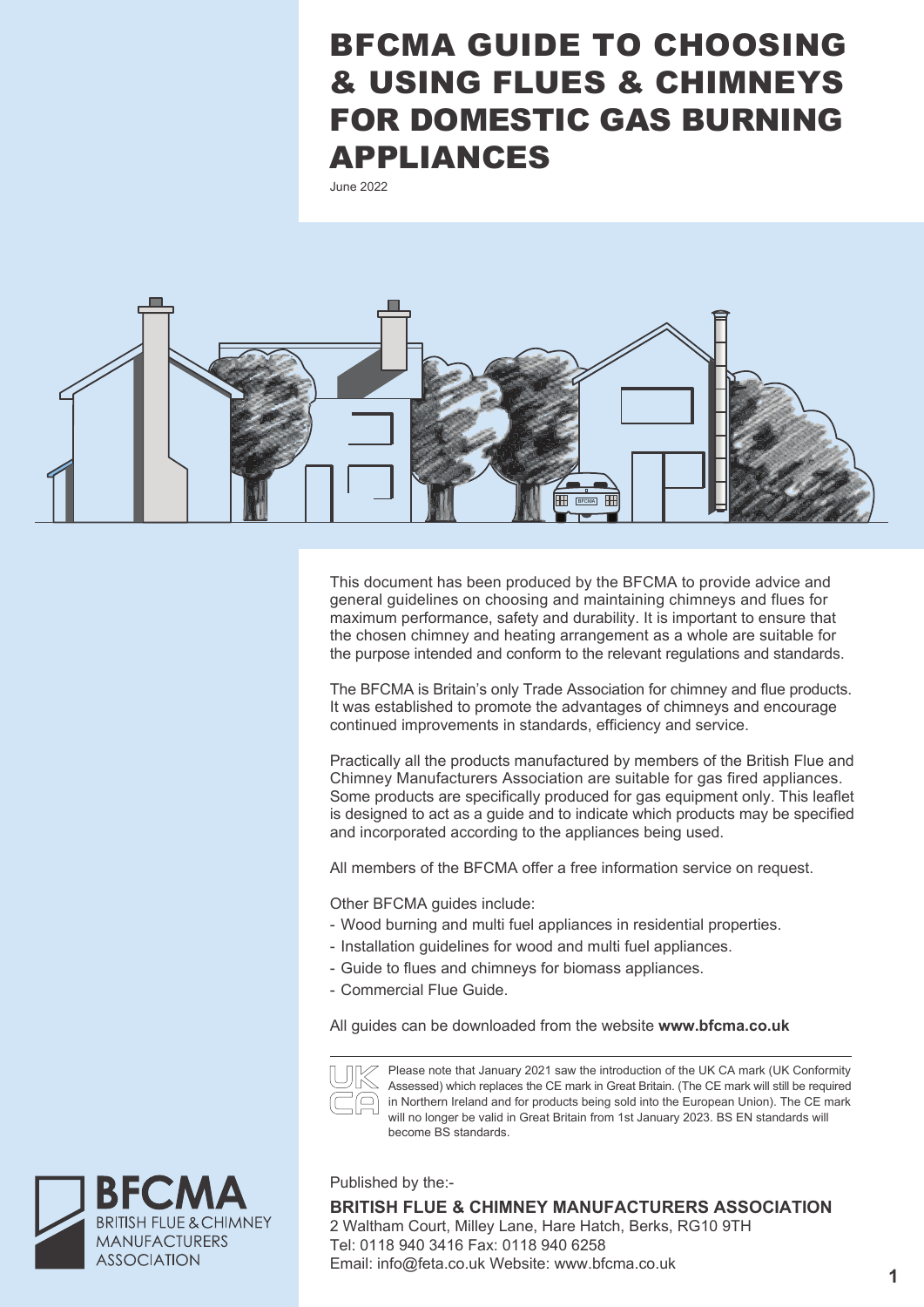# GUIDE TO FLUES & CHIMNEYS FOR GAS APPLIANCES

 $\blacksquare$ 

**Contract**  $\sim$ 

 $\blacksquare$ 

 $\equiv$ 

# **INTRODUCTION**

The chimney is a practical asset for any house and an important part of the heating system. The products of combustion from a gas fired appliance have to be ducted safely from the heating appliance to the outside atmosphere.

The flue gas temperatures of a gas appliance can vary significantly depending on the type of appliance and its efficiency. Modern condensing gas appliances can see flue gas temperature as low as 40-60°C, whereas a traditional appliance such as those with a forced draft burner, could have temperatures of up to 200°C. It is important that the chimney or flue meets the requirements of the appliance as stated in the appliance manufacturers instructions and the flue designations outlined on pages 3 - 4.

The construction and application of any chimney or flue serving gas fired equipment is covered by UK Building Regulations as well as European and British Standards and the Gas Safety (Installation and Use) Regulations. Whilst these differ in emphasis. they all demand the safe application of the chimney no matter where and how used. These regulations and Sandards dictate the minimum criteria which it is necessary to apply if the chimney/flue is to function safely and correctly. The appropriate Regulations are listed on page 12.

Users of this guide are reminded that it is a legal requirement to use a competent person, such as a Gas Safe registered installer for any work involving the installation or modification of a gas appliance.

When installling a gas appliance and chimney/flue, it is vital to check beforehand that the proposed flue size conforms to the appliance manufacturers instructions. For many room open gas fires a flue size of 200mm or 185mm square can be used with the advantage of being suitable for other fuel burning appliances. If the chimney has a flue size too large for the appliance manufacturers recommendations the flue can be reduced by using a suitable flue lining system. Chimneys serving gas appliances may be constructed using a number of techniques and a wide variety of materials. Concentric flues, delivering the combustion air to the appliance and ducting the exhaust gases, with diameters of 60/100mm or 80/125mm are increasingly used with room sealed appliances.

Where an appliance is to be installed in an existing fireplace, the chimney must be thoroughly cleaned and inspected. Any damaged or decaying masonry must be made good in order to ensure the chimney is leak free and waterproof. It is essential to ensure there is a full clear flue-way throughout the length of the chimney and that this cannot become blocked with loose masonry and/or deposits from previous fuels. Unless the chimney is already lined with a clay or refractory concrete liner which is proven by inspection to be in good condition the chimney should be lined with a flexible metal certified to BS EN 1856-2 or plastic flue liner certified to EN14471:2013+A1:2015 and connected to either a gather unit, a closure plate above the fireplace or a Gas Flue Collector Box assessed and certified to BS 715:2005.

It is a mandatory requirement for all new chimney and flue configurations to be commissioned to ensure that they are able to safely evacuate products of combustion. That involves the use of a gas spillage test for the appliance and a smoke test for the flue and chimney. Whilst the procedures are not defined in this document, appropriate requirements will be found in the regulations and Standards referenced throughout this document.

Where the appliance is to be installed in a property that has no chimney or fireplace opening a chimney and substitute fireplace opening must be provided. The chimney can be formed with a metal double walled prefabricated flue system certified to BS EN 1856-1. Depending on the type of appliance an approved gas terminal may be required. The double walled prefabricated flue system must be installed in accordance with the manufacturer's instructions ensuring that it incorporates all necessary fire stops and ceiling penetration components of the pattern used during the assessment and approval procedure. Double wall gas vent or flue systems to BS EN 1856-1 should be run internally wherever possible in order to limit condensation.

A chimney can also be formed from a masonry construction incorporating clay liners certified to BS EN 1457:2012 or concrete liners certified to BS EN 1857:2010. Gas flue blocks certified to BS EN 1858:2008 may be used to form a chimney for some gas fires. See paragraph c) on page 9 for more details.

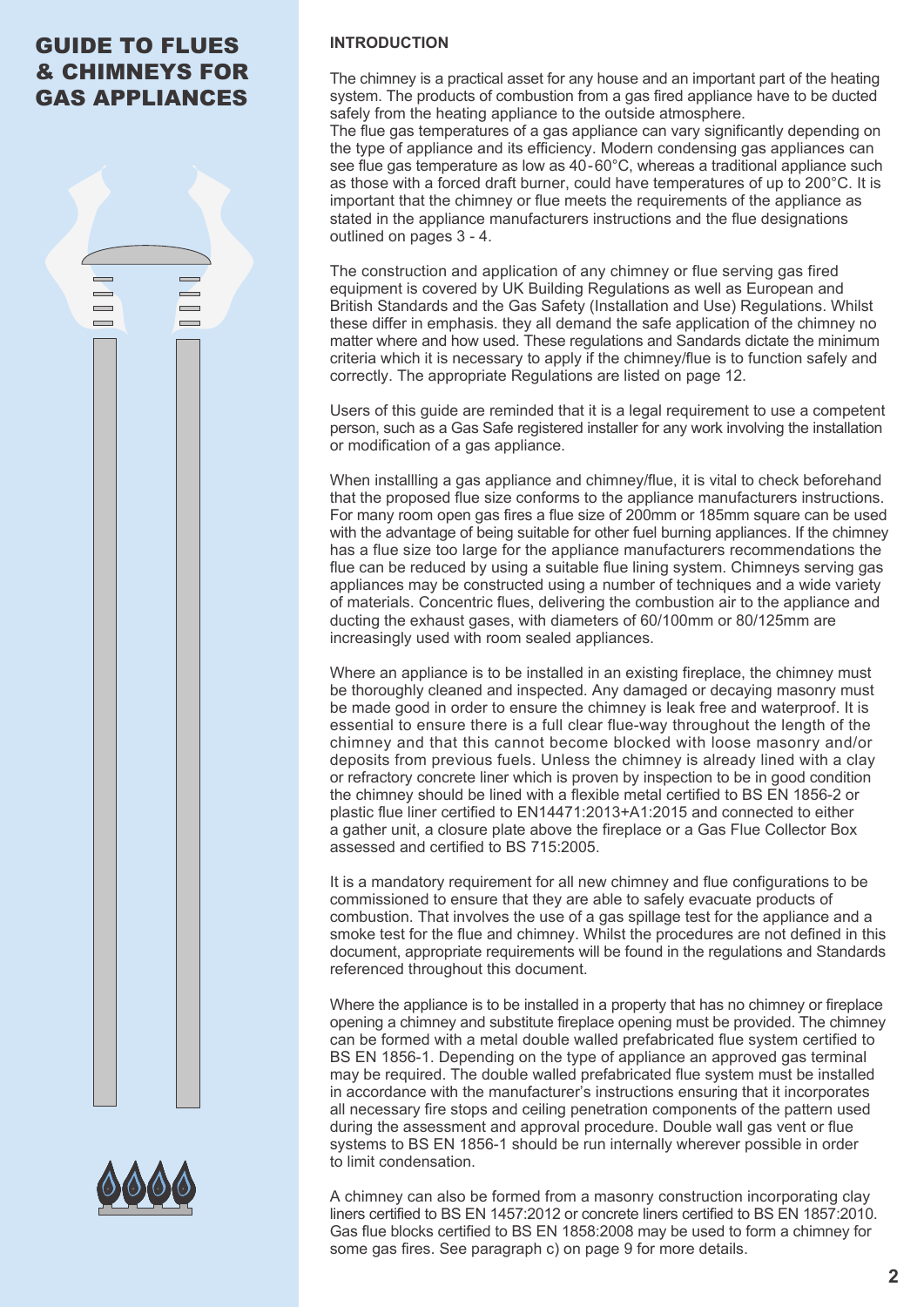# CHIMNEY & FLUE DESIGNATIONS

### STAINLESS STEEL FLUES & SYSTEM CHIMNEYS

It is important to check that the flue characteristics match the technical specification of the appliance to which it is to be connected. Gas fire appliances fall into two main categories room sealed and room open. Room sealed appliances are generally condensing and operate under positive pressure. The combustion air for room sealed appliances is ducted to the appliance from outside. Whereas room open appliances take air from the room and operate under atmospheric pressure.

The flue designation details the flue characteristics and reveals the use to which it can be put.

One of the key features of the Chimney Standards (EN 1856-1+2 for metal, EN 1457-1+2 for clay and for plastic EN14471) is a user-readable classification system that designates the features of the product. A label showing the classification must go with each flue component. Understanding the classification can make the job of selecting the right flue much easier and will allow you to compare different flues. It's easy to use so long as you know the keys.

The diagram below unlocks the coded information.

| Metal chimney system EN 1856: T400 N1 W V2 L50 050 G 75                                                                                                                                                                        |  |  |  |  |  |  |
|--------------------------------------------------------------------------------------------------------------------------------------------------------------------------------------------------------------------------------|--|--|--|--|--|--|
| Product Description $\Box$                                                                                                                                                                                                     |  |  |  |  |  |  |
| Standard Number                                                                                                                                                                                                                |  |  |  |  |  |  |
|                                                                                                                                                                                                                                |  |  |  |  |  |  |
|                                                                                                                                                                                                                                |  |  |  |  |  |  |
| $(N = Negative, P = Pressure, H = High Pressure)$                                                                                                                                                                              |  |  |  |  |  |  |
| Condensate Resistance and the control of the control of the control of the control of the control of the control of the control of the control of the control of the control of the control of the control of the control of t |  |  |  |  |  |  |
| $(W = Wet, D = Dry)$                                                                                                                                                                                                           |  |  |  |  |  |  |
| Corrosion Resistance <b>Corrosion</b> Corrosion Resistance                                                                                                                                                                     |  |  |  |  |  |  |
|                                                                                                                                                                                                                                |  |  |  |  |  |  |
|                                                                                                                                                                                                                                |  |  |  |  |  |  |
|                                                                                                                                                                                                                                |  |  |  |  |  |  |
| $(G = Yes, O = No)$                                                                                                                                                                                                            |  |  |  |  |  |  |
| Distance to combustibles _____                                                                                                                                                                                                 |  |  |  |  |  |  |

To be used with a condensing appliance the Condensate Resistance should be W. The Pressure Rating will be N for use with negative pressure appliances, P for appliances operating under positive pressure and H for high pressure.

**CLAY LINERS** Clay liners have a similar classiication.

| <b>Clay/Ceramic liners</b>                                                                                                                                                                                                                                    | <b>EN 1457-2:</b> |  | 150 |  |  |
|---------------------------------------------------------------------------------------------------------------------------------------------------------------------------------------------------------------------------------------------------------------|-------------------|--|-----|--|--|
| Product Description $\Box$<br>Standard Number                                                                                                                                                                                                                 |                   |  |     |  |  |
| (either EN1457-1 or EN1457-2)<br>Nominal diameter                                                                                                                                                                                                             |                   |  |     |  |  |
| This code specifies the conditions under which the liner can be used. —<br>The first number in the designation indicate wet or dry: 1 or 2 indicated dry<br>and 3 or 4 wet. The second letter is the pressure: N for negative and P for<br>positive pressure. |                   |  |     |  |  |

A clay liner designated A1N1 can be used in dry conditions under negative pressure. A3N1 indicates wet/condensing conditions under negative pressure. Changing N to P would indicate the liner can be used with positive pressure. BS EN 1457-1 is the standard for clay/ceramic flue liners operating under dry or non-condensing conditions. BS EN 1457-2 covers liners operating under wet/condensing conditions. Under wet conditions condensation will be on the inside of the flue liners typically arising from the operation of modern and more efficient lower exhaust gas temperature appliances.

# DESIGNATIONS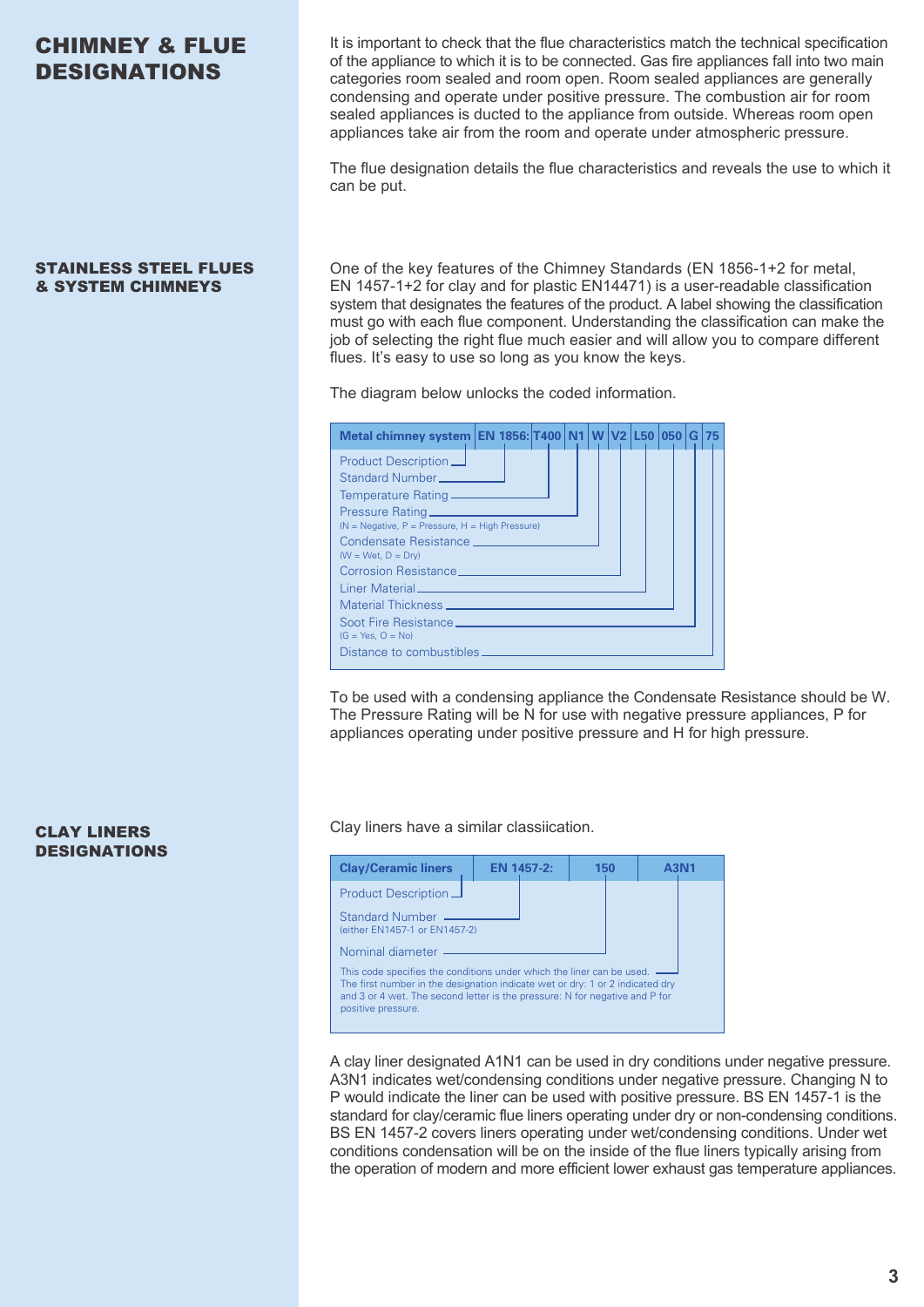# PLASTIC LINERS DESIGNATIONS

The classification for plastic liners is specified in EN14471: 2013+A1: 2015 and is illustrated below.

| Plastic chimney system EN 14471:2013+A1:2015   T120   P1   W1   030   L1   E                                                                                                                                                                                                            |  |  |  |  |  |
|-----------------------------------------------------------------------------------------------------------------------------------------------------------------------------------------------------------------------------------------------------------------------------------------|--|--|--|--|--|
| Product Description $\Box$<br>( $N = Neqative$ , $P = Pressure$ , $H = High Pressure$ )<br>Condensate Resistance <b>Condensate Resistance</b><br>$(W = Wet, D = Dry)$                                                                                                                   |  |  |  |  |  |
| Reaction to Fire Class (EN13501-1:2018 ——————————————<br>Outer Wall Class and the contract of the contract of the contract of the contract of the contract of the contract of the contract of the contract of the contract of the contract of the contract of the contract of the contr |  |  |  |  |  |

To be used with a condensing appliance the Condensate Class should be W. A typical designation for plastic flue liners, suitable for pressure up to 200 Pa would be: T120 P1 W1 O30 LI E U

For higher pressures (up to 5000 Pa), the designation would be: T120 H1 W1 O30 LI E U

LI E and U are typical for plastic flues.

For locations:

LI - is only for internal use.

LE - is for external and internal use.

For reaction to fire as defined in: EN13501-1:2007 + A1:2009:

- A1 and A2 No contribution to a fire /non-combustible.
- B Very limited contribution to a fire.

C - Limited – but some – contribution to a fire.

D - Not negligible contribution to a fire.

E - Poor fire reaction properties.

F - No performance criteria.

For Outer walls:

U - chimney which is designed and tested to be assembled only without outer wall. U0 - chimney which is designed and tested to be assembled within non-combustible outer wall,

U1 - chimney which is designed and tested to be assembled within combustible outer wall.

CONCRETE & PUMICE LINERS & SYSTEM CHIMNEYS Concrete and pumice liners and systems should not be used with condensing appliances.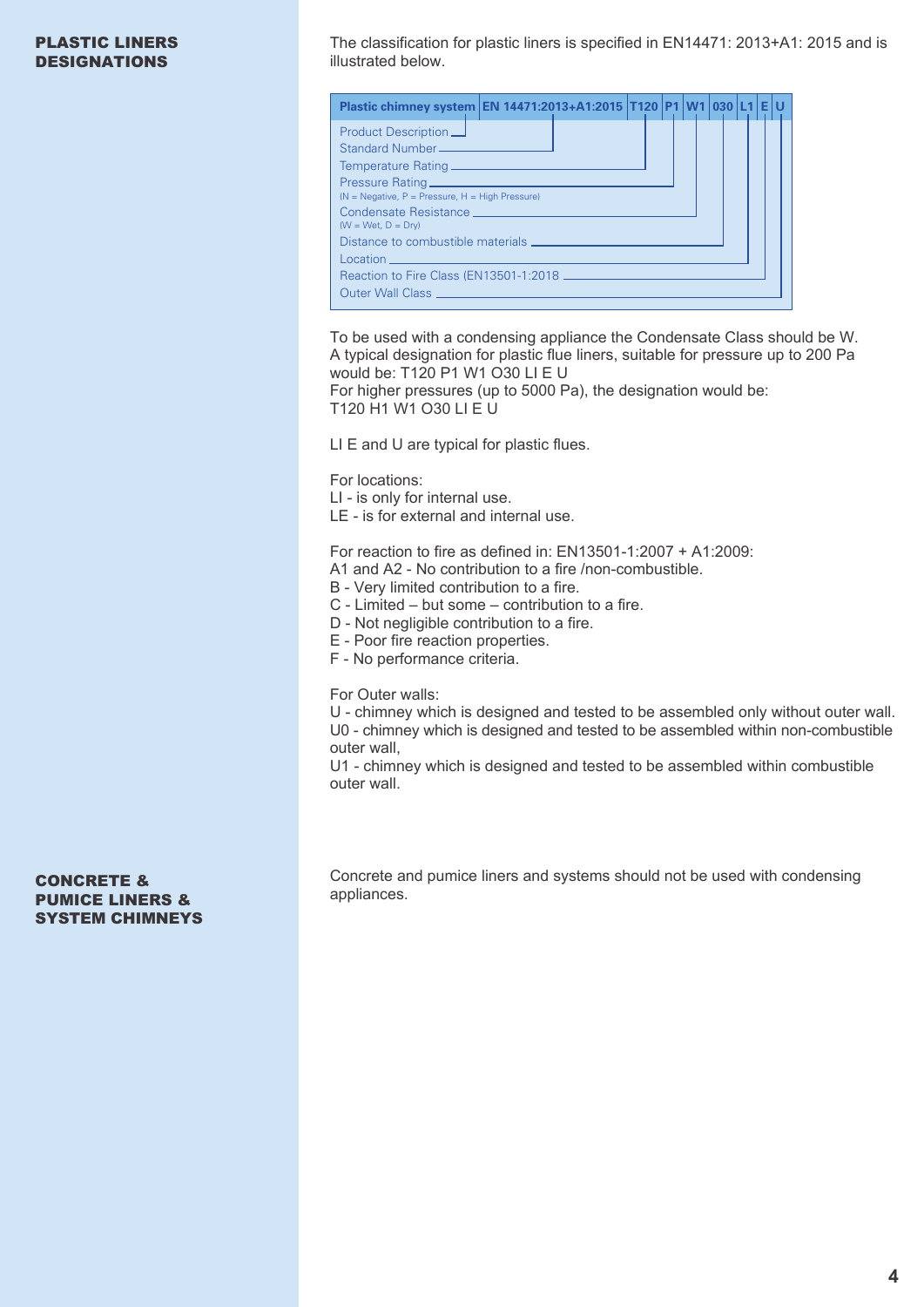# TYPES OF APPLIANCE

# CONDENSING APPLIANCES



Typical Condesing Installation

# ROOM SEALED APPLIANCES





Radiant or Decorative Gas Fire without back boiler being applied to a metal flue gas collector box to BS 715: 2005. The closure panel is supplied as part of the gas fire.

The key flue difference between a non-condensing system and one designed for use with a condensing appliance lies in the jointing system.



The condensate formed in the flue must be safely drained from the system. It is also important that the flue system has a 3˚ fall back to the appliance.

Room sealed appliances tend to condensing and operate under positive pressure. The appliance manufacturers instructions should always be followed. A flue rated P should be used for appliances that require positive pressure and H if it is operating under high pressure. Concentric flues, delivering the combustion air to the appliance and ducting the exhaust gases, with diameters of 60/100mm or 80/125mm are increasingly being used with room sealed appliances. Once again, appliance manufacturers instructions should always be followed.

For double wall metal flue systems a substitute fireplace recess is conveniently available in the form of a metal flue collector box which must conform to BS 715: 2005. Alternatively, starter or recess units of concrete block systems complying with BS EN 1858 can be used. These may require a special attachment to the closure plate to prevent flue gas impingement directly onto the blocks. The gas fire installation instructions will give details of any special requirements.

The fireplace recess/builders opening formed will, under all normal circumstances, be surrounded by a false chimney breast. This may be constructed of masonry or fire resistant panelling. Alternatively factory made metal chimney breast systems are available.

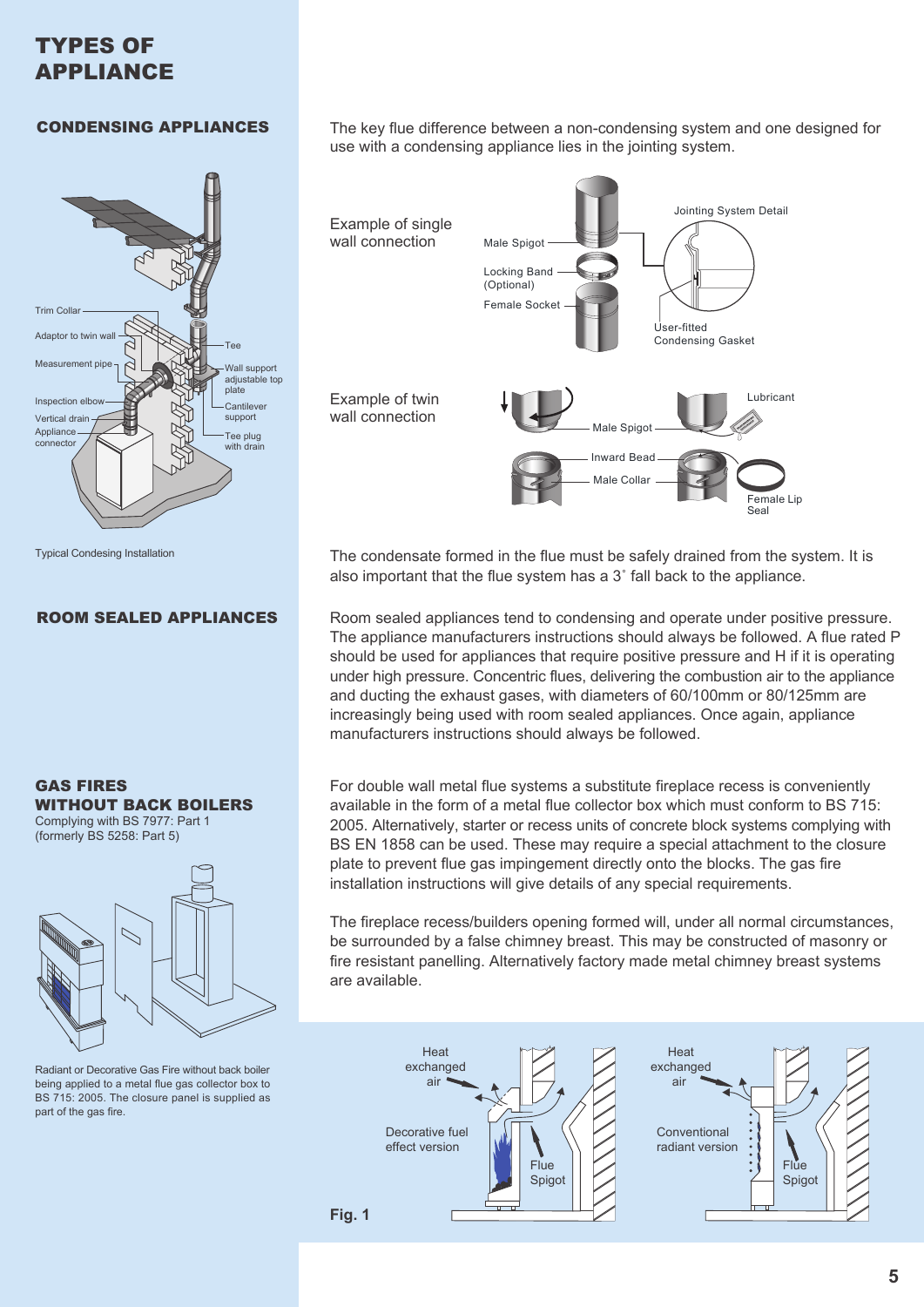GAS FIRES WITH BACK BOILERS Complying with BS 7977: Part 2 (formerly BS 5258: Part 8)

Radiant or Decorative Gas Fire with back boiler installed into a false chimney breast with a non combustible horizontal closure panel which seals off the flue and the plumbing pipework to the back boiler location.

INSET LIVE FUEL EFFECT GAS FIRES

Complying with BS 7977 (formerly BS 5258: Part 16)



Inset Live Fuel Effect Gas Fire

With the availability of gas fires that simulate a solid fuel fire and other new designs of gas appliances, there is now a greater variety of appliances from which to choose. With such a large variety, it is essential that the appliance manufacturers instructions are adhered to because there may be special requirements to be met. The following sections outline the basic choices available.

These types of fires have a small flue spigot outlet and represent what has been for many years the traditional type or radiant gas fire. Some may be combined with a back boiler unit. These types of appliance are also available with a simulated solid fuel bed instead of radiant panels. Under such circumstances the fire front will usually be enclosed with glass and a typical arrangement is shown in Figure 1.

The minimum size of flue for this category is normally 125mm diameter. The fire shoiuld be fitted to the front of a closure plate which is normally supplied with the heating appliance. The flue spigot will fit through the opening in the closure plate and discharge the flue gases into the existing fireplace recess, builders opening or into a flue collector box complying with BS 715: 2005. Gas Flue Block systems complying with BS EN 1858:2008+A1:2011 may also be used. The installation of these appliances is covered by BS 5871-4:2007 Part 1.

Designed to sit into a fireplace recess/builders opening or flue box, these types of appliance imitate a solid fuel fire and have a heat exchanger. the flue gases exit the combustion area via a flue spigot (see Figure 2).

The minimum internal flue diameter for this type of appliance is normally 175mm diameter. However, there are now many appliances approved for use with a 125mm diameter flue which meets the requirements of BS EN 1856-2, or for use with gas flue blocks complying to BS EN 1858. It is especially important to have the full set of the appliance installation instructions available in order to ensure the correct flue size is selected. The advice on flueing detailed above in the introduction is applicable. However, the following additional points should be noted.

1) Where a 175mm flue is needed this may need to be constructed to a solid fuel flue and chimney specification. As such consideration should be given to the use of a 200mm diameter chimney suitable for solid fuel. This will then provide for future changes of appliances.

2) Flue collector boxes for this type of appliance are available with a variety of flue connections to suit various applications. It is important to ensure the correct design of box is used with the correct appliance. The appliance manufacturer's instructions should give appropriate advice. Alternatively, contact members of the BFCMA for guidance.

The installation of these appliances is covered by BS 5871-4:2007 Part 2.

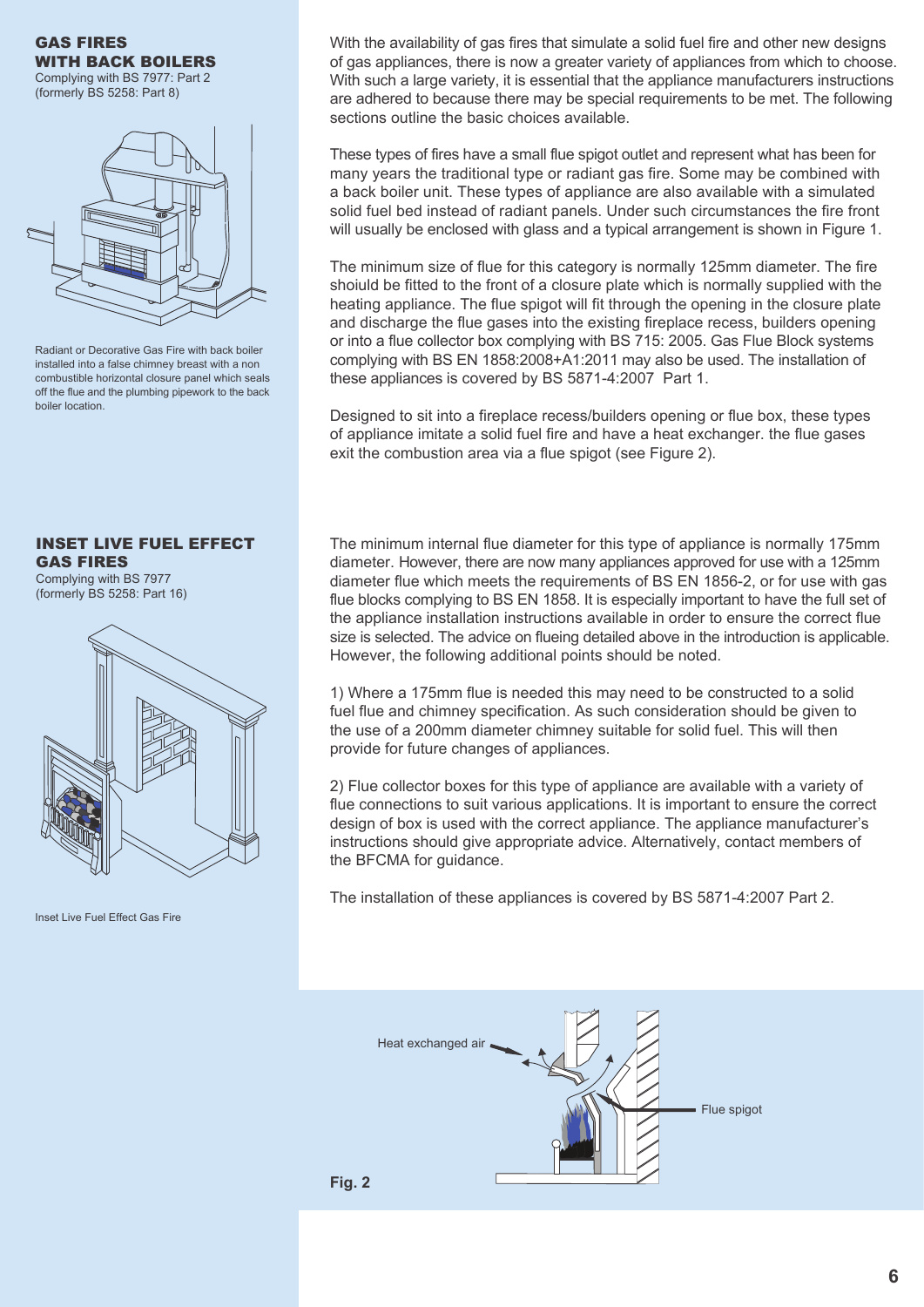### DECORATIVE FUEL EFFECT GAS APPLIANCES

These types of appliances also imitate a solid fuel fire. They consist of a fire grate and artificial coals or logs with a gas burner. They are to be located into a builders opening, fireplace recess or flue box. There is no heat exchanger or flue gas spigot (see Figure 3).



Decorative Fuel Effect Gas Fire installed within a metal flue gas collector box to BS 715: 2005.

### OPEN FLUED WATER HEATER



**Fig. 3**

Unless the manufacturer's approval certification indicates that the appliance has been approved for use with a specific chimney or flue system designed for gas fired appliances, this type of appliance must be served by chimneys suitable for solid-fuel appliances. Use of the incorrect type of chimney is dangerous. A thorough check should be made with the appliance manufacturer if the classification is uncertain.

The wide choice of chimneys available includes prefabricated insulated stainless steel chimneys with either stainless steel certified to BS EN 1856-1, refractory concrete or ceramic linings and complying with BS EN 1856-2 or BS EN 13063. Specially constructed metal flue boxes complying with BS 715: 2005 are also available for this type of fire.

Chimney block systems that can also be used with solid fuel appliances are suitable with this type of gas burning appliance. Unlined masonry chimneys should be lined when a new appliance is fitted to assist in the safe operation of the flue. Prefabricated concrete fireplace recesses are also available for use with most of these chimney systems and are capable of accepting a wide range of appliances. They also provide the option to change to other types of fuel burning appliances should it be necessary. A flue size of 200mm diameter or 185mm square is generally required for a standard 410mm or 460mm wide by 560mm or 610mm high opening. If a larger opening is required such as for an inglenook construction then the chimney size will have to be increased pro-rata. The appliance manufacturer should be consulted for further information. The installation of these appliances is covered by BS 5871-4:2007 Part 3.

Open flued gas water heaters should be connected to a double wall gas vent system complying with BS EN 1856 and installed in accordance with BS 5440 such that it passes through the inside of the building. Alternatively, it can discharge into a block or traditionally constructed chimney.

It is illegal to install open flued gas fired appliances of any description in a bathroom, shower or garage. Only water heaters of the room sealed type can be utilised in these locations.

**7**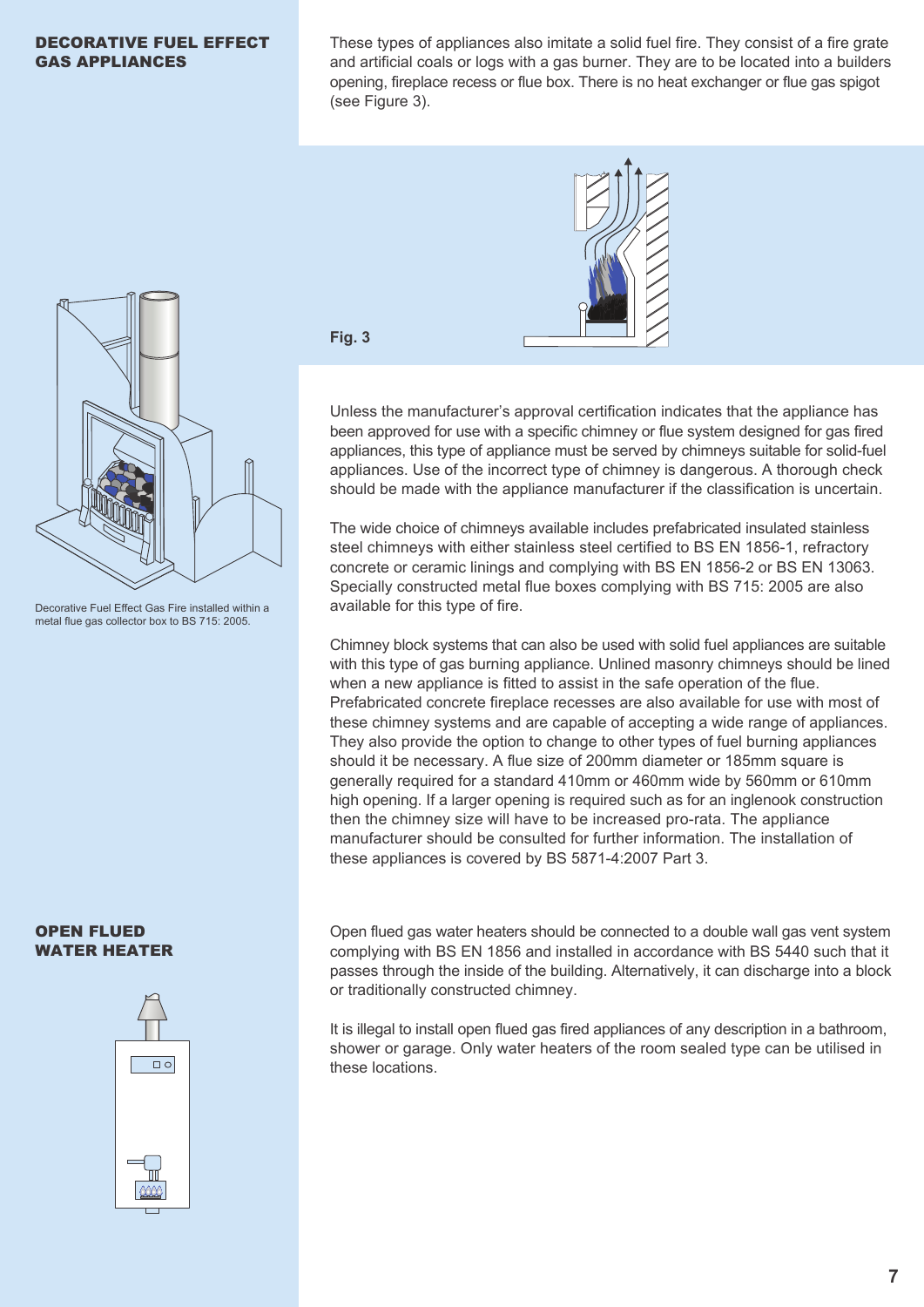



### FAN ASSISTED FLUE ARRANGEMENTS



### COMBUSTION AIR REQUIREMENT



### CHIMNEY/FLUE **TERMINATION**







Open flued independent boilers should be connected to a double wall gas vent system which should preferably be located within the dwelling in order to reduce the risk of condensation. For external applications flue systems constructed from double wall insulated chimneys complying with BS EN 1856-1 should be used. Alternatively masonry chimneys lined with an approved chimney liner to BS EN 1856-1 or prefabricated chimney block systems may be used. In all cases the system must be installed strictly in accordance with the manufacturers instructions such that they incorporate all the necessary firestop spacers and flashings.

Where the appliance is of a modern room sealed/condensing type, then it is common for the terminal to be mounted at low level on the outside of the wall. In this instance the termination kit is often supplied by the appliance manufacturer and must be installed in accordance with the appliance manufacturers installation instruction. Flue manufacturers can also supply terminals, certified to BS EN 14989 and prEN 1856.

Where an indepentent boiler is sited in a seperate single storey boiler house arrangement, a vertical balanced flue system can be incorporated. The installation should be carried out in accoordance with the requirements of the manufacturer, the appropriate section of BS 5440 relating to "Balanced Compartment Installations" and in accordance with the requirements of the appropriate Buiding Regulations.

The use of electrically powered fans to augment natural chimney draught is a subject that must be discussed with both the fan and heating appliance manufacturers who will normally provide technical advice to ensure safe operation. It is important that in the event of the fan and/or power failure, the ignition process of gas appliances ceases immediately, a process normally achieved using specifically designated electrical wiring between the fan and the appliance and the inclusion of a pressure differential switch.

All gas burning appliances are required by law to have adequate provision for the supply of combustion air. The Regulations for open flued gas appliances having a rated input of not exceeding 60kW dictate that a minimum uninterrupted ventilation area of 500mm<sup>2</sup> must be provided to the room for each kW of rated input in excess of 7kW. Decorative fuel effect appliances normally require a minimum of 100cm<sup>2</sup> of purpose provided ventilation to the room. In all cases the appliance manufacturers instructions must be consulted.

This is important as an inadequate supply of combustion air can create problems. Situations assumed to be "down draught" and spillage of fumes back into the room, which can be unpleasant and dangerous, are more frequently caused by insufficient provision of combustion air. Either the openings have not been provided, are not large enough or have been simply blocked off. If the appliance does not get all the air it needs to burn the fuel efficiently, incomplete combustion will occur resulting in the production of carbon monoxide and soot - yes - even when gas is burned.

Irrespective of the type of chimney system used, there are specific requirements for the type of terminal and its location.

Any chimney less than 175mm in diameter must be fitted with an approved terminal. Those of 175mm or greater in diameter are not required to be fitted with an approved terminal, but certain circumstances may justify the fitting of an appropriate terminal for either aesthetic reasons or the prevention of rainfall or debris entry. Individual appliance and/or chimney manufacturers should be consulted as appropriate.

The requirements for termination location and discharge are dictated by both Building Regulations and British Standards and require compliance with details shown in Figs 6, 7 and 8 on page 11.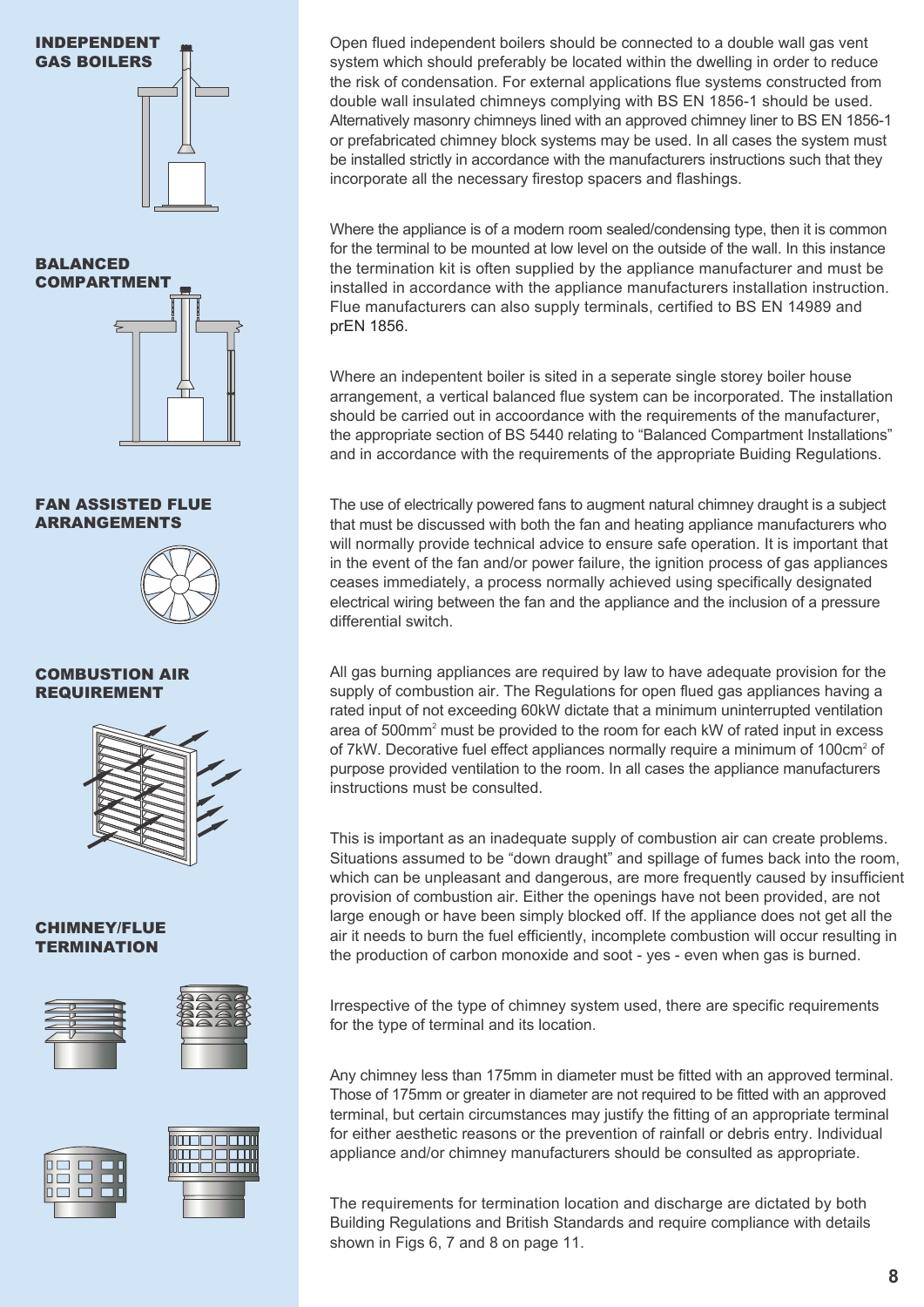# TYPES OF CHIMNEY & FLUE SYSTEMS

The introduction of European Standard BS EN 1443: Chimneys - General Requirements, resulted in the categorising of chimneys and flues into three basic designations, defined as...



These chimney systems consist of two concentric stainless steel metal walls with insulation filling the annular space between them. These products can be used internally and externally. Such products must be certified to BS EN 1856-1 and are designated System Chimneys.

Similarly constructed as the previous category except that the inner liner is fabricated from either a refractory concrete or ceramic material. These products are likewise required to be certified to BS EN 1856-1 and are designated System Chimneys.

These can be divided into three categories:

a) Conventional brick or masonry construction with either clay/ceramic liners certified to BS EN 1457:2012 or refractory concrete flue liners certified to BS EN 1857:2010. The space around the liner is usually filled with a light weight insulating concrete. In some cases when used with a gas appliance it will be necessary to ultilise a stainless steel or plastic flexible liner in addition to the constructed liner. It is not permitted to substitute a ceramic or concrete liner with a steel liner of any description. These are designated **Custom Built Chimneys**.

b) Prefabricated chimney block systems certified to BS EN 1858:2008+A1: 2011 comprise of an inner liner of concrete or clay/ceramic as specified above and an outer block of insulating concrete. Chimney blocks are designed to be used as a building unit and can normally accommodate a range of appliances, gas included. In some cases they may also need to be lined with a flexible flue liner. The appliance manufacturer and chimney manufacturer should be consulted for guidance. The most common type of prefabricated chimney block system chimney has a pumice liner and a pumice outer block for higher insulation.These are designated **System Chimneys**.

c) Gas Flue Blocks certified to BS EN 1858+A1:2012 are designated **System Chimneys** and comprise of rectangular clay or concrete blocks with an integral narrow rectangular flue way. They are of the same modular size as a masonry building block and are usually designed so that they bond into adjacent brick or block work. Gas flue blocks, are often connected to a double wall gas vent in the roof space. The gas vent completes the chimney run through to the terminal. The blocks are usually built into the structure when the property is built and they should be carefully inspected for soundness or obstructions before being used. **It should be noted that gas fired appliances provided with a back boiler, must not be connected to Gas Flue Block systems unless a specific component is provided as part of the approved appliance for this purpose.**

Before using any existing chimney or re-fitting a gas appliance, it is vital to check that the chimney is safe, structurally sound and non-porous. Oversized, leaking or rough chimneys can be inefficient and dangerous. Blocked chimneys can kill!

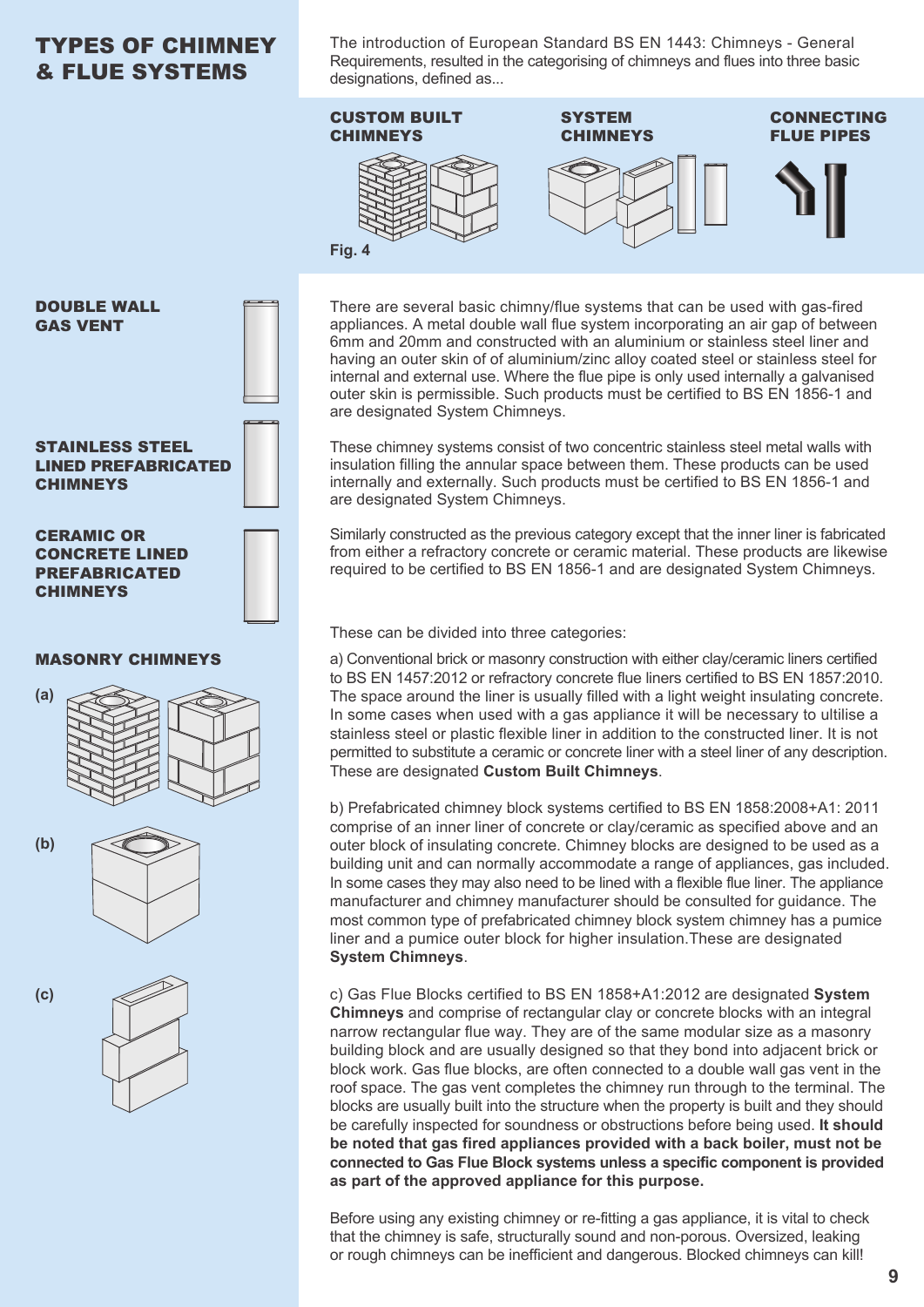# LINING EXISTING CHIMNEYS



# FLEXIBLE STAINLESS STEEL & PLASTIC LINERS



RIGID STAINLESS STEEL LINERS



# CLAY OR CONCRETE LINERS



CONNECTING FLUE PIPES (SINGLE WALL)



There are several types of chimney re-lining product suitable for use with gas appliances. It is most important that the chimney is swept and thoroughly cleaned before installing a liner so as to remove previous combustion deposits which may have the potential to damage the liner.

**It should also be borne in mind that relining of any type does not strengthen a weak chimney. It only provides a repaired flue. If the chimney structure is mechanically weak, it should be examined by a structural engineer or builder and undergo approriate repair other than relining.**

Building Control approval is necessary for building new chimneys and in some cases for relining old chimneys, particularly if some alteration or a change of appliance occurs. It is best to consult the local authority for building regulation and planning requirements.

Flexible liners are a convenient way to line an existing chimney which is to be used for a gas fired appliance. Stainless steel liners must be manufactured, assessed and certified to BS EN 1856-2 and BS EN 14471 for plastic liners. When replacing an existing appliance connected to a chimney lined with a metal or plastic liner, it is advisable to replace the liner if it is ten years old or more. Otherwise it should be thoroughly inspected throughout its length and replaced if necessary.

As some high efficiency appliances produce high levels of condensation and can operate under positive pressure conditions it is important to check the performance designation of the flexible liner to make sure that it has condensate resistance and positive pressure capability. The performance designation for the stainless steel flexible liner will detail this as 'W' 'P1' or 'H2'. A typical designation would be: BS EN 1856-2 T200 P1 W V2 L50010 for stainless steel and BS EN 14471 T120 H1WL1 EU for plastic.

Rigid single wall stainless steel flue pipe certified to BS EN 1856-2 and made from 316 or 304 grade stainless steel may be used to reline an existing chimney.

Plastic liners, both flexible and rigid are classified under BS EN 14471. A typical designation would be T120 H1W1030L1EU.

Clay liners certified to BS EN 1457 or concrete liners to BS EN 1857 may also be used for relining. Liners with spigot and socket joints must be fitted with the sockets facing upwards.

A concrete or pumice liner should not be used with condensing appliances and only clay liners designated as W under BS EN 15287-2 should be used.

**Fig. 5**



Single wall connecting flue pipes should only be used to connect a gas burning appliance to one of the types of chimney previously mentioned. They should not be used as a complete flue. Any flue pipe serving a gas appliance must be kept clear of any combustible materials including any materials likely to be located near the installation by the householder. The minimum air gap clearance that must be maintained is 25mm (1"). Connecting flue pipes can be constructed from vitreous enamel, plastic and stainless steel as described in BS EN 1856-2, or any flue pipe material described in the Building Regulations. All flue pipes must be applied such that any condensate is retained by the flue pipe system. Systems with spigot and socket joints must be fitted with the socket uppermost.

With plastic liners care should be taken not to use grease or lubricants other than those recommended by the manufacturer.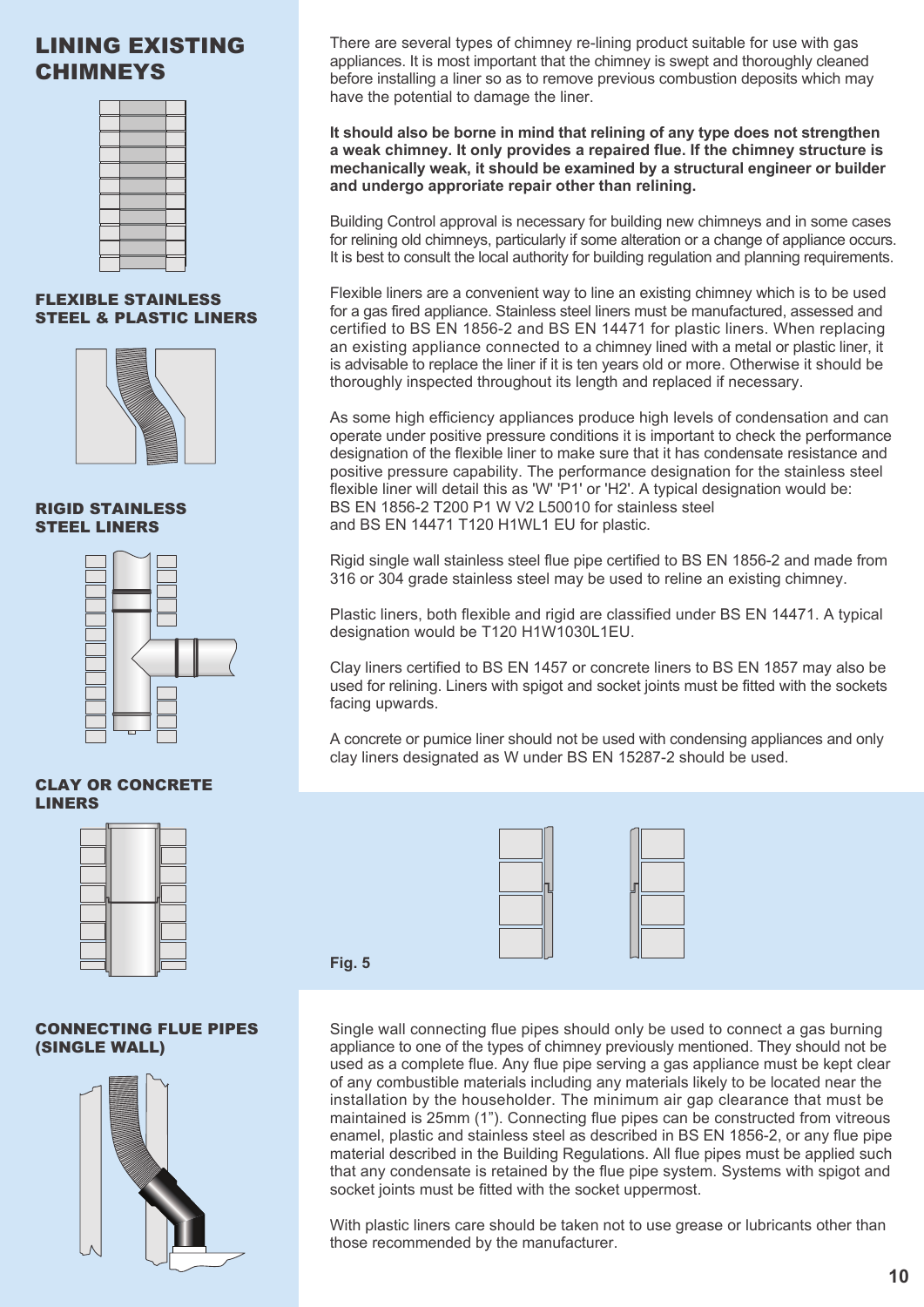# FLUE TERMINATION POSITIONS FOR ANY CHIMNEY OR FLUE SYSTEM SERVING A NATURALLY VENTILATED GAS FIRED APPLIANCE

**The illustrations on this page are representative of any type of flue or construction.**

**They have been drawn to depict the most likely type based on the location in or on the building.**



**Fig. 6**

### **ADDITIONAL REQUIREMENTS TO FIGURE 6 WHERE THE FLUE IS ADJACENT TO ANY WINDOW OR OPENING ON PITCHED OR FLAT ROOFS**



# **ADDITIONAL REQUIREMENTS TO FIGURE 6 WHERE THE FLUE TERMINATES AT A RIDGE VENT**

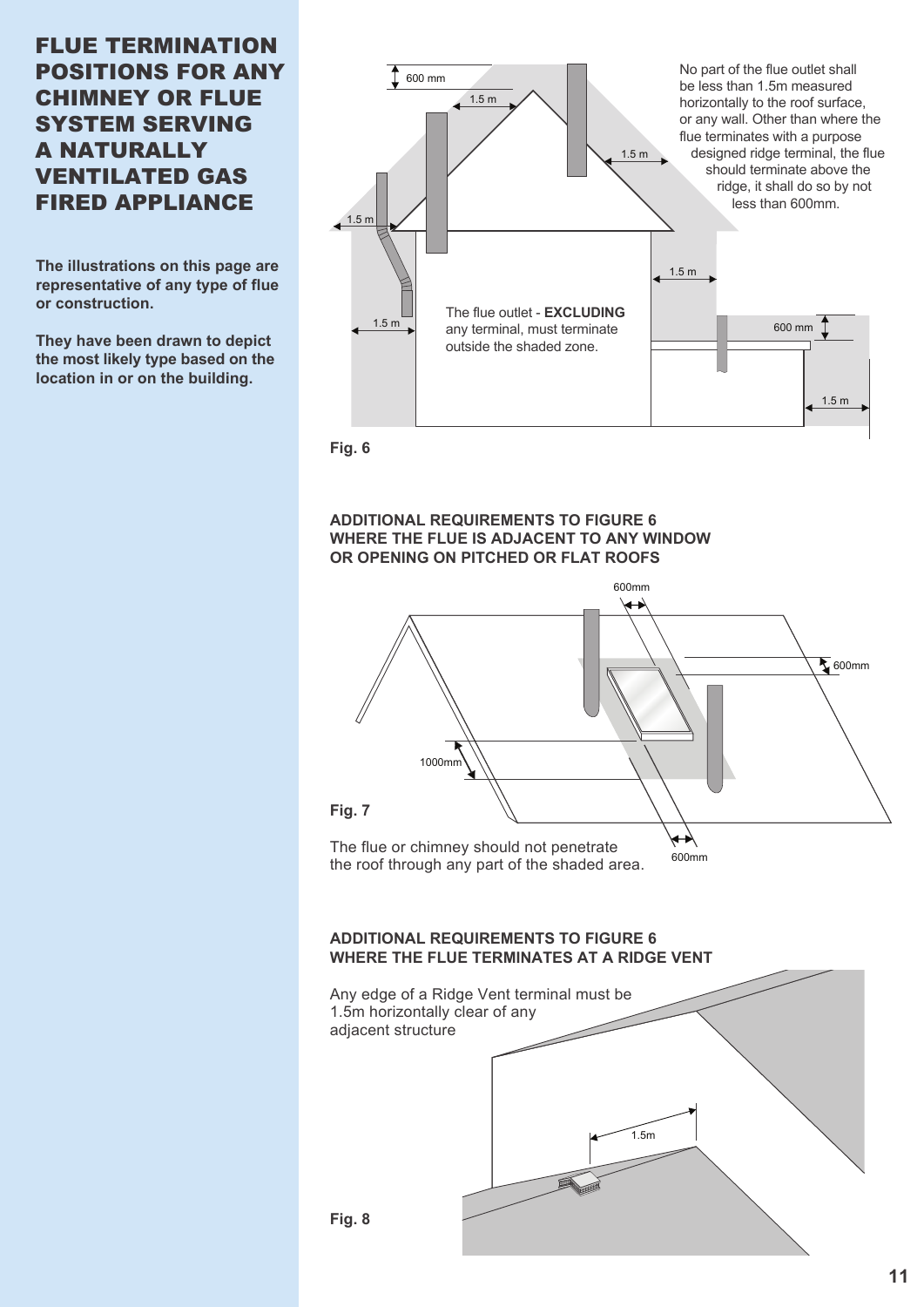# CHIMNEY, FLUE & APPLIANCE ON SITE IDENTIFICATION (Notice Plate)

Where any of the chimney or flue products and/or a combustion appliance, (irrespective of fuel burned), is installed or renovated, it is a Mandatory Requirement that a Notice Plate is provided which identifies the appropriate equipment on site. It must be located in a convenient and accessible location, eg., near a services meter. Completion of the data required on the Notice Plate can be by the heating appliance installer, builder, chimney supplier/installer or other competent person. This is an example of the Notice Plate as defined in Building Regulation Approved Document J. The BFCMA also recommends that a Check List is left with the house occupant. The purpose of the Check List is to ensure that the installation has been carried out correctly.

| 1. Property address:                                                                                                                                                                                                                                                                                                                                     |                                                                                                                          |
|----------------------------------------------------------------------------------------------------------------------------------------------------------------------------------------------------------------------------------------------------------------------------------------------------------------------------------------------------------|--------------------------------------------------------------------------------------------------------------------------|
| 2. The bearth and chinewy booted in the                                                                                                                                                                                                                                                                                                                  |                                                                                                                          |
| 3. Fuel suitable for                                                                                                                                                                                                                                                                                                                                     | lots Let C West C Day<br>P1 for<br><b>FT</b> AA                                                                          |
| 4. Type of appliance.                                                                                                                                                                                                                                                                                                                                    |                                                                                                                          |
| 5.141 Topics of oblimately listed<br>Cale from to 60,046 today, nada Abutub 40<br>Grades to at half-<br>Schussie fough with only become about<br>the transit filled and collect index on the site<br>the Automotive wild list executively free relation (<br>They can resident marches field to reach 15 per<br>Telephone Chrysler State<br><b>Texas</b> | 6.3d Internal flow also<br>City, Air Street<br><b>Institute Street</b><br>Hechergular 228 s 16<br>Tais (Fiat Flux 123 or |
| Suitable for contentaing septiance                                                                                                                                                                                                                                                                                                                       | $\Box$ inc.<br>$\Box$ the                                                                                                |
| stallation date                                                                                                                                                                                                                                                                                                                                          |                                                                                                                          |
| <b>Installed by</b>                                                                                                                                                                                                                                                                                                                                      |                                                                                                                          |
| Other information                                                                                                                                                                                                                                                                                                                                        |                                                                                                                          |

**Fig. 9**

**European and British Standards which relate to Flues and Chimneys** All of the standards referenced below are either directly applicable to chimneys and flues, or contain relevant content and are correct at the time of publication of this document.

As many of the standards relate to flue and chimneys for all fuels, for convenience and information, every relevant standard for all residential fuel types has been listed.

| BS EN 483:509:2000<br>BS 715:2005 | Decorative fuel-effect gas appliances. Replaced BS 5258:Pt 12; 1990.<br>Specification for metal flue boxes for gas-fired appliances not<br>exceeding 20kW.                                                      |
|-----------------------------------|-----------------------------------------------------------------------------------------------------------------------------------------------------------------------------------------------------------------|
| BS 1251:2015                      | Specification for open fireplace components. Replaced BS 1251:1987                                                                                                                                              |
| BS EN 1443:2019                   | Chimneys - general requirements.                                                                                                                                                                                |
| BS EN 1457-1:2012                 | Chimneys, Clay/Ceramic flue liners operating under dry conditions.<br>Replaced BS EN 1457:1999                                                                                                                  |
| BS EN 1457-2:2012                 | Clay/Ceramic flue liners operating under wet conditions. Requirements<br>and test methods.                                                                                                                      |
| BS EN 1856-1:2009                 | Chimneys. Requirements for metal chimneys. system chimney products.<br>Replaced BS EN 1856-1:2003                                                                                                               |
| BS EN 1856-2:2009                 | Chimneys. Requirements for metal chimneys. Metal liners and connecting<br>metal flue pipes. Replaced BS EN 1856-2:2004                                                                                          |
| BS EN 1857:2010                   | Chimneys, Components. Concrete flue liners. Replaced BS EN 1857:2003+A2008                                                                                                                                      |
| BS EN 1858:2008+A1:2011           | Chimneys, Components, Concrete flue blocks. Replaced BS EN 1858:2003                                                                                                                                            |
| BS EN 1859:2009+A1:2013           | Chimneys. Metal chimneys. Test methods. Replaced BS EN 1859:2000                                                                                                                                                |
| BS 5871-4:2007                    | Specification for installation of gas fires, convector heaters, fire/back boilers and<br>decorative fuel effect gas appliances.                                                                                 |
|                                   | Pt 1: Gas fires, convector heaters and fire/back boilers.                                                                                                                                                       |
|                                   | Pt 2: Inset live fuel effect gas fires of heat input not exceeding 15kW.                                                                                                                                        |
|                                   | Pt 3: Decorative fuel effect gas appliances of heat input not exceeding 15kW.                                                                                                                                   |
| BS 5440-1:2008                    | Installation of flues and ventilation for gas appliances of rated input not                                                                                                                                     |
|                                   | exceeding 70kW.                                                                                                                                                                                                 |
| BS 5440-2:2009                    | Specification for installation of flues.                                                                                                                                                                        |
| BS 6644:2011                      | Specification for the installation and maintenance of gas-fired hot water boilers                                                                                                                               |
| BS 7977-1:2009+A1:2013            | of rated inputs between 70kW (net) and 1.8MW (net) (2nd and 3rd family gases)<br>Specification for safety and rational use of energy of domestic gas appliances.<br>Radiant/convectors. Replaced BS 7977-1:2002 |
| BS 7977-2:2003                    | Specification for safety and rational use of energy of domestic gas appliances.<br>Combined appliances. Gas fire/back boiler. Replaced BS 7977-2:2002                                                           |
| BS EN 12446:2011                  | Chimneys. Components. Concrete outer wall elements.<br>Replaced BS EN 12446:2003                                                                                                                                |
| BS EN 13063-1:2005                | Chimneys. System chimneys with clay/ceramic flue liners.                                                                                                                                                        |
|                                   | Requirements and test methods for sootfire resistance.                                                                                                                                                          |
| BS EN 13063-2:2005                | Chimneys. System chimneys with clay/ceramic flue liners.                                                                                                                                                        |
|                                   | Requirments and test methods under wet conditions.                                                                                                                                                              |
| BS EN 13063-3:2007                | Chimneys. System chimneys with clay/ceramic flue liners.                                                                                                                                                        |
|                                   | Requirments and test methods for air flue system chimneys.                                                                                                                                                      |
| BS EN 13216-1:2019                | Chimneys. Test methods for system chimneys. Replaced BS EN 13216-1:2004.                                                                                                                                        |
| BS EN 13384-1:2015+A1:2019        | Chimneys. Thermal and fluid dynamic calculation methods. Chimneys serving<br>one combustion appliance.                                                                                                          |
| BS EN 13501-1:2018                | Fire classification of construction products and building elements. Classification<br>using data from reaction to fire tests.                                                                                   |
| BS EN 13502:2002                  | Chimneys. Requirements and test methods for clay/ceramic flue terminals.<br>Replaced BS 1181:1999                                                                                                               |
| BS EN 14471:2013+A1:2015          | Chimneys. System chimneys with plastic flue liners. Requirments and test methods.                                                                                                                               |
| BS EN 15502-1:2012+A1:2015        | Gas-fired heating boilers. General requirments and tests.                                                                                                                                                       |
| BS EN 15502-2-1:2012+A1:2016      | Gas-fired central heating boilers. Specific standard for type C appliances and<br>type B2, B3 and B5 appliances of a nominal heat input not exceeding 1000kW.<br>12                                             |

# BUILDING REGULATIONS & STANDARD REFERENCES

**Building Regulations appropriate to the UK are:-**

**England & Wales.** The Building Regulations Approved Document J

**Scotland** Building Regulations Technical Standards Section 3

**Northern Ireland** Building Regulations Northern Ireland Technical Booklet L

Copies of these Building Regulations can be obtained from the Stationery Office.

Advice is also available from Local Authority Building Control Departments. IGEM also publishes guidance documents.

The installation of all flues must comply with the Clean Air Act, the Gas Safety Regulations and Local Authority Regulations.

Copies of European and British Standards can be obtained from: British Standards Institution, 389 Chiswick High Road, **Chiswick** London, W4 4AL.

Tel: 0208 9969000 www.bsigroup.com/en-GB/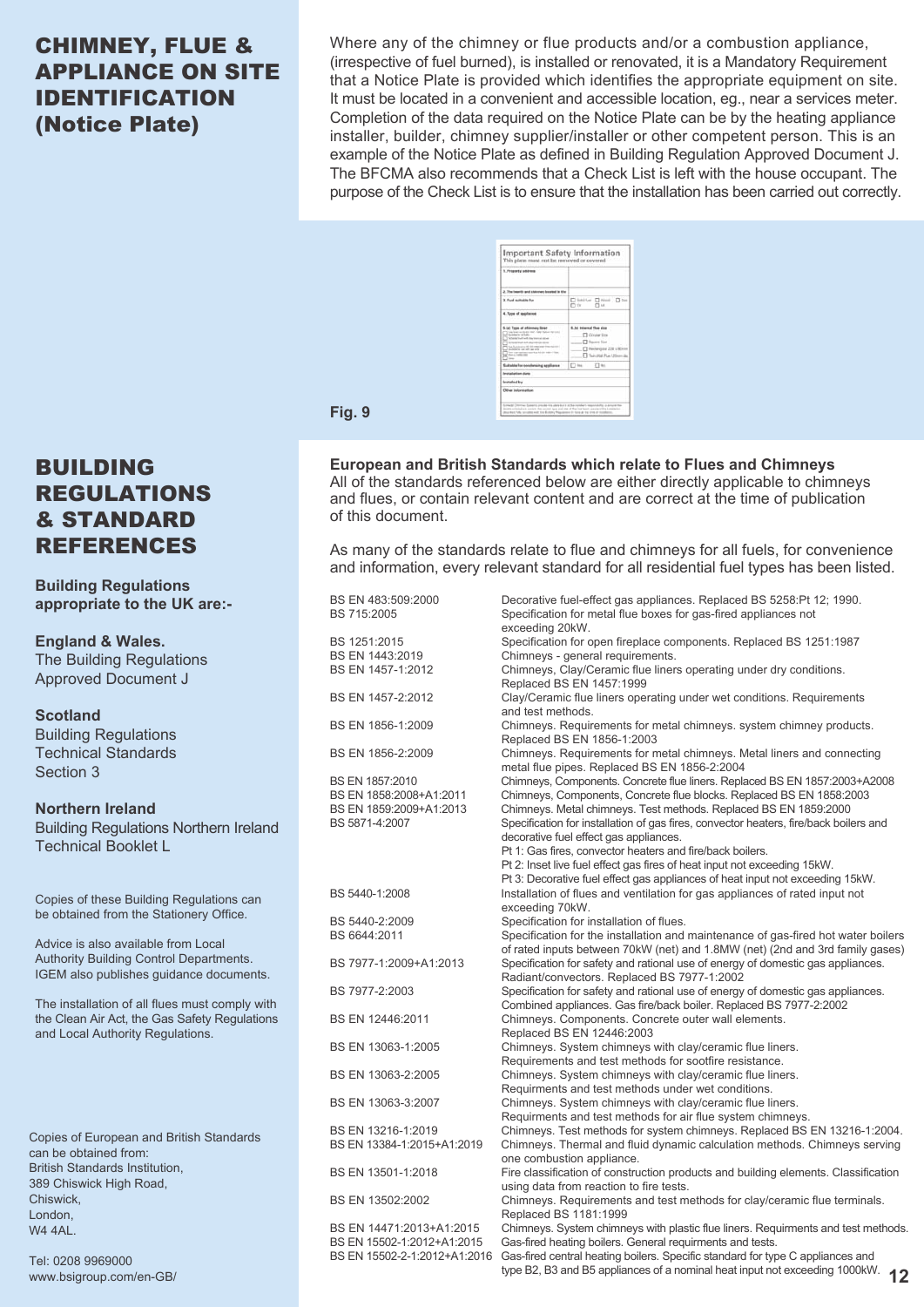| <b>SOME DOS</b><br>& DON'Ts |                                                                                                                                                                                                                                                                                                                                                                                                                                      |
|-----------------------------|--------------------------------------------------------------------------------------------------------------------------------------------------------------------------------------------------------------------------------------------------------------------------------------------------------------------------------------------------------------------------------------------------------------------------------------|
| <b>Do</b>                   | DO ensure that when an appliance is fitted to an existing chimney system<br>that it is inspected and tested for soundness and any defects are rectified.                                                                                                                                                                                                                                                                             |
|                             | DO ensure that a chimney or flue system is always installed and supported<br>and that all joints are properly, securely and efficiently made strictly in<br>accordance with the manufacturers instructions.                                                                                                                                                                                                                          |
|                             | DO ensure that the flue pipe connection from the appliance rises vertically<br>for at least 600 mm (24") before any change of direction is contemplated.<br>The reason for this is that the flue draught is crucial nearer the appliance<br>because of the higher flue gas temperature. Any horizontal or angled runs<br>at the bottom of the flue will create severe restriction to gas movement and<br>affect appliance operation. |
|                             | DO try to construct the chimney vertically all the way to the terminal.<br>Where bends are necessary, no part of the flue should be installed at<br>an angle more than 45° from the vertical.                                                                                                                                                                                                                                        |
|                             | DO ensure that the flue diameter is not less than the diameter of the<br>appliance outlet.                                                                                                                                                                                                                                                                                                                                           |
|                             | DO ensure that the effective height of any chimney with bends (vertical<br>distance between appliance and terminal) is at least twice the horizontal<br>distance between the appliance and terminal.                                                                                                                                                                                                                                 |
|                             | DO try to position the chimney inside the building to avoid excessive cooling<br>and risk of condensation.                                                                                                                                                                                                                                                                                                                           |
|                             |                                                                                                                                                                                                                                                                                                                                                                                                                                      |
| Don't                       | DON'T use uninsulated flue systems externally.                                                                                                                                                                                                                                                                                                                                                                                       |
|                             | DON'T allow clothes, furnishings or any combustible materials to come into<br>contact with the surface of any flue pipe or prefabricated metal chimney.                                                                                                                                                                                                                                                                              |
|                             | DON'T connect the gas appliance until the installation has been checked<br>and approved by a gas engineer registered with Gas Safe.                                                                                                                                                                                                                                                                                                  |
|                             | DON'T use bends if they can be avoided.                                                                                                                                                                                                                                                                                                                                                                                              |
|                             | DON'T position the chimney externally if it can be avoided.                                                                                                                                                                                                                                                                                                                                                                          |
|                             | DON'T be tempted to use non BS EN certificated flue and chimney systems;<br>they may only last for a short time and will have to be replaced by the correct<br>product. It will then be at least twice as expensive in the long run.                                                                                                                                                                                                 |
|                             |                                                                                                                                                                                                                                                                                                                                                                                                                                      |